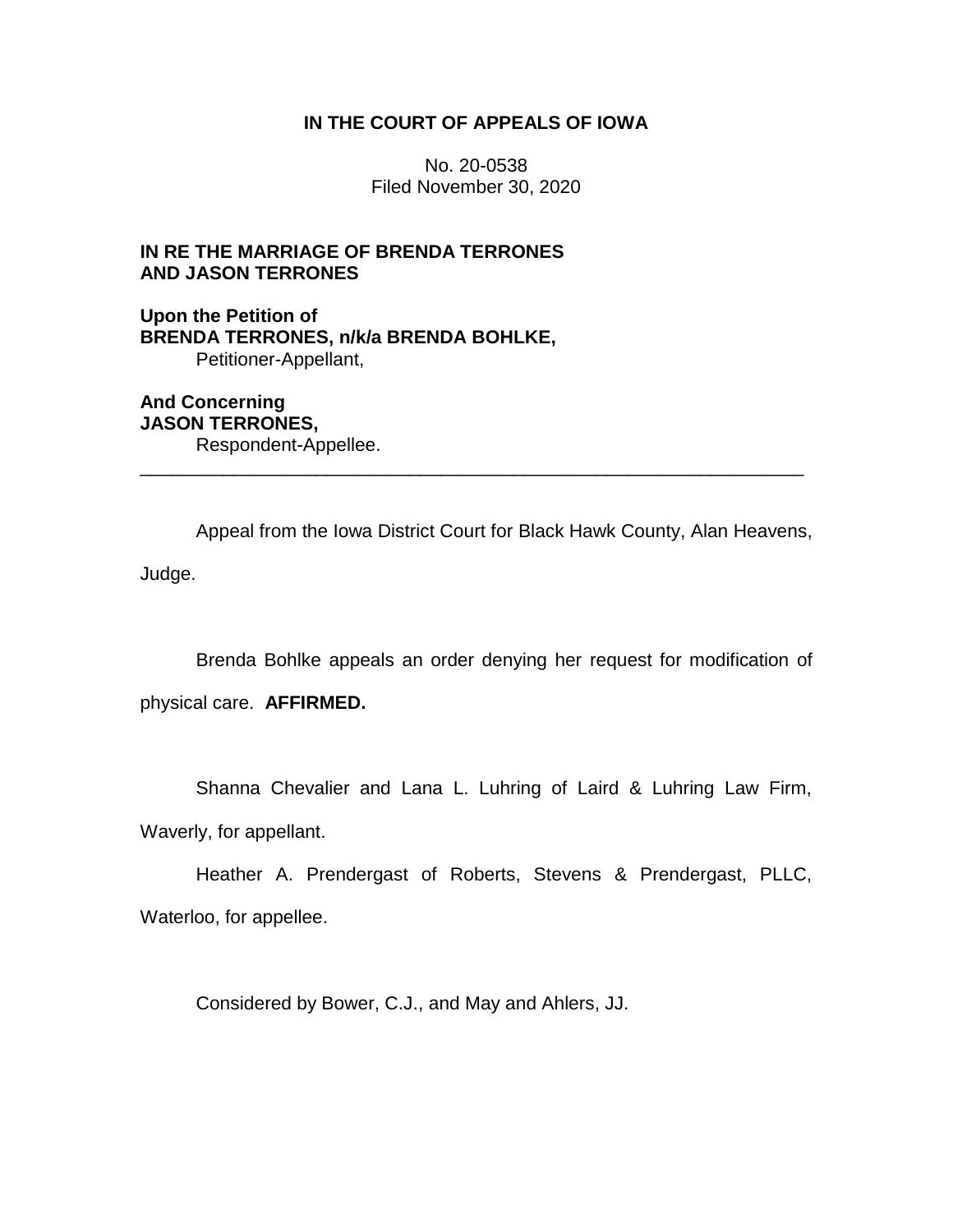**MAY, Judge.**

L.T. is the child of Jason Terrones and Brenda Bohlke. Brenda appeals from an order denying her request for modification of L.T.'s physical care. Brenda contends the district court should have granted her joint physical care or, in the alternative, additional visitation. We affirm.

#### **I. Factual Background**

Jason and Brenda were married in 2011. L.T. was born in 2013. In August 2015, Brenda petitioned for dissolution. In November 2016, the parties stipulated the court should order joint legal custody and shared physical care of L.T. The court entered a decree approving the stipulation and incorporating it by reference.

Brenda began dating Justin Bohlke. Justin owned a home in Iowa City. In December 2017, they began living together after Brenda accepted a new job that required her to live in Iowa City. Meanwhile, Jason continued living in the marital home in Waterloo. Brenda and Justin later had a child together, L.B., who is L.T.'s half-sibling. And Brenda and Justin married.

In February 2018, Jason filed a petition to modify the November 2016 decree. Jason cited "Brenda's permanent move to Iowa City" as the reason for modification. Brenda agreed that her move to Iowa City made a change in custody necessary. Both parties requested physical care of L.T.

In June 2019, the district court entered a modification decree. The court concluded "that Brenda's relocation to Iowa City has caused an unjustified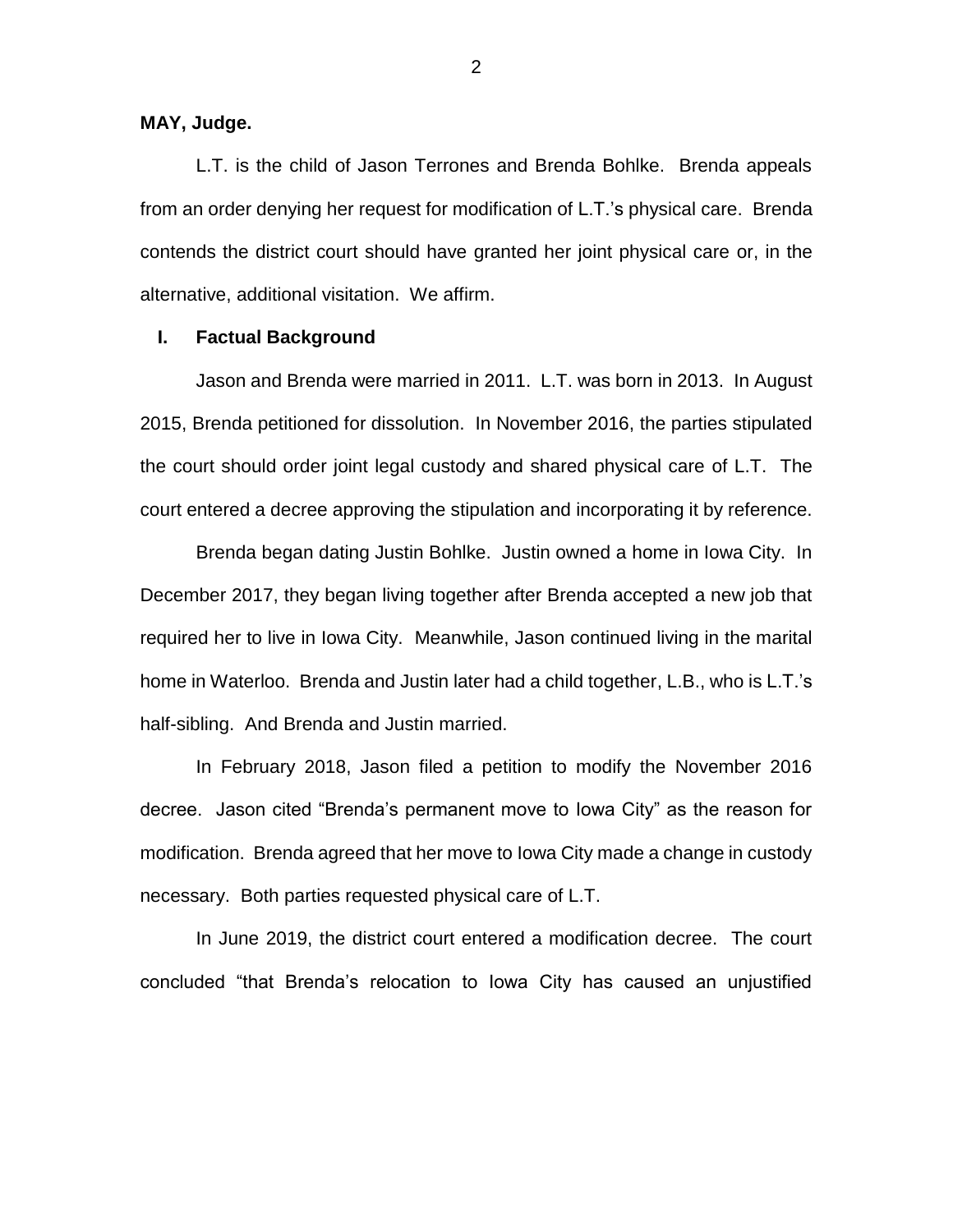disruption in the court approved parenting schedule for the child." The court gave Jason physical care of L.T. and granted Brenda substantial visitation.<sup>1</sup>

Less than two weeks after the court entered its modification decree, Brenda accepted a newly-created position and moved to Jesup. Then, in September, Brenda initiated the current action, through which she seeks modification of the June decree. Brenda asks for a return to joint physical care because she now resides about twenty-five minutes from Jason. In the alternative, Brenda requests additional visitation time to include midweek overnight visitations.

The district court denied Brenda's request for joint physical care. But the court awarded her one midweek visitation, ending at 7:30 p.m. Brenda now appeals.

## **II. Standard of Review**

 $\overline{a}$ 

"Petitions to modify the physical care provisions of a divorce decree lie in equity." *In re Marriage of Hoffman*, 867 N.W.2d 26, 32 (Iowa 2015). So we review each issue de novo. Iowa R. App. P. 6.907. But we give weight to the fact findings of the trial court, who is "greatly helped in making a wise decision about the parties by listening to them and watching them in person." *In re Marriage of Vrban*, 359 N.W.2d 420, 423 (Iowa 1984) (citation omitted). As Judge Doyle has properly observed:

<sup>&</sup>lt;sup>1</sup> Brenda received visitation on alternate weekends from after school on Friday to Sunday at 7:00 p.m. She also received fifty percent of Christmas break, all of spring break, and "[e]xtended summer visitation beginning the day after school dismisses for the semester and continuing through the end of July each year." Holidays were divided as provided in the original dissolution decree. Jason was allowed alternate weekends—plus some holidays, like his June birthday—during Brenda's extended summer visit.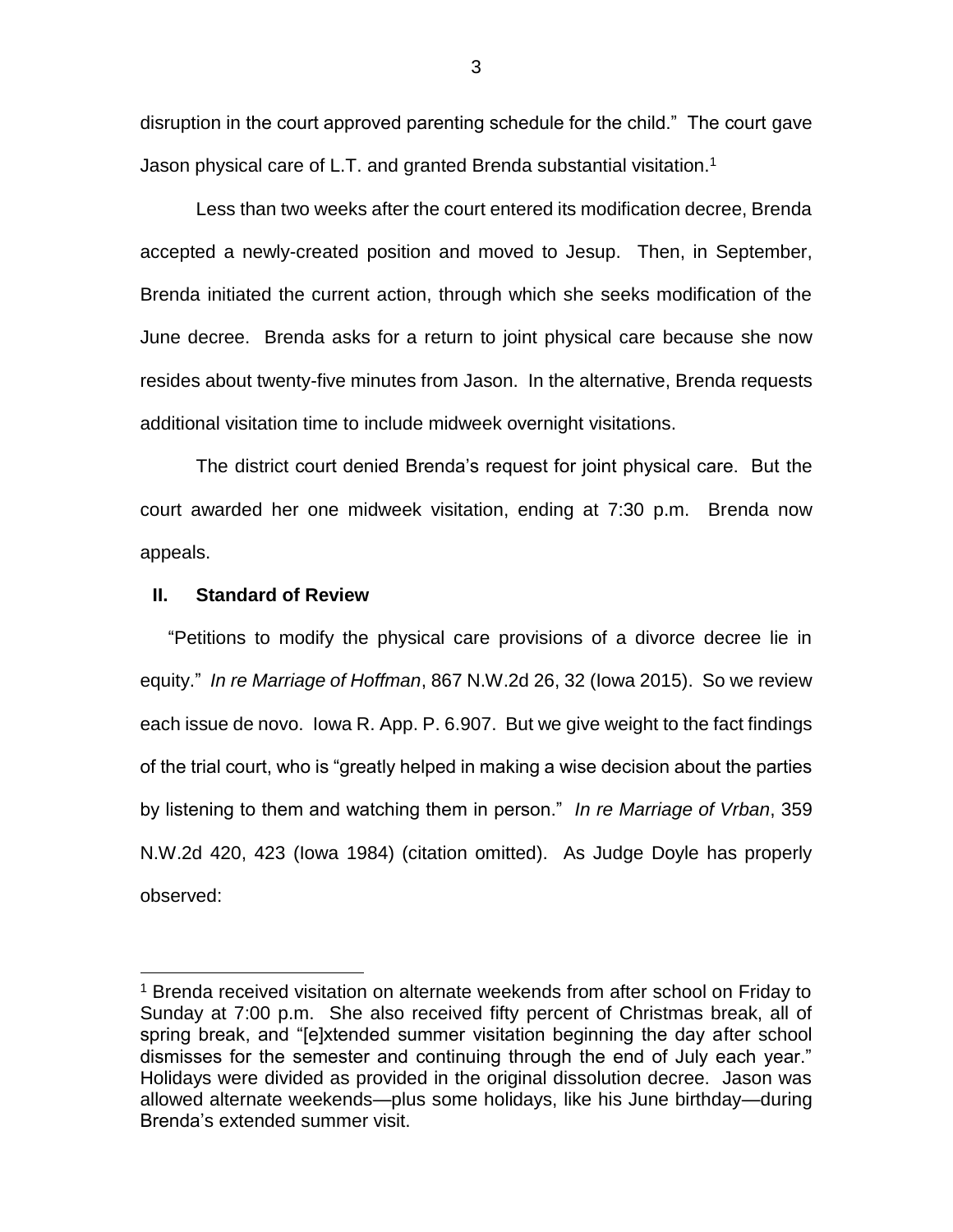[W]e give careful consideration to the findings of the trial court. . . . because the district court, unlike this court on appeal, has the opportunity "to view, firsthand, the demeanor of the witnesses when testifying." A witness's facial expressions, vocal intonation, eye movement, gestures, posture, body language, and courtroom conduct, both on and off the stand, are not reflected in the transcript. Hidden attitudes, feelings, and opinions may be detected from this "nonverbal leakage." Thus, the trial judge is in the best position to assess witnesses' interest in the trial, their motive, candor, bias and prejudice.

*In re Marriage of Rademacher*, No. 11-0798, 2011 WL 5868041, at \*3 (Iowa Ct. App. Nov. 23, 2011) (citations omitted). We will affirm unless the district court "failed to do substantial equity." *Boatwright v. Lydolph*, No. 18-0532, 2019 WL 719026, at \*1 (Iowa Ct. App. Feb. 20, 2019) (citation omitted).

## **A. Physical Care**

The real focus here is physical care. Brenda bemoans the district court's refusal to return to joint physical care. Jason defends the court's decision.

A parent who wants to modify the physical care provisions of a decree—or, as here, a modified decree—faces a "heavy burden." *In re Marriage of Kelly*, No. 19-1295, 2020 WL 3571863, at \*2 (Iowa Ct. App. July 1, 2020) (citing *In re Marriage of Jacobo*, 526 N.W.2d 859, 864 (Iowa 1995)). First, the parent "must establish by a preponderance of the evidence that there has been a substantial change in circumstances since the . . . last modification." *Jacobo*, 526 N.W.2d at 864. "The changed circumstances [must] meet three criteria: (1) the court did not contemplate them when entering the [prior modification]; (2) they were 'more or less permanent, not temporary,' and (3) they related to the welfare of the children." *Kelly*, 2020 WL 3571863, at \*2 (citing *In re Marriage of Frederici*, 338 N.W.2d 156, 158 (Iowa 1983)).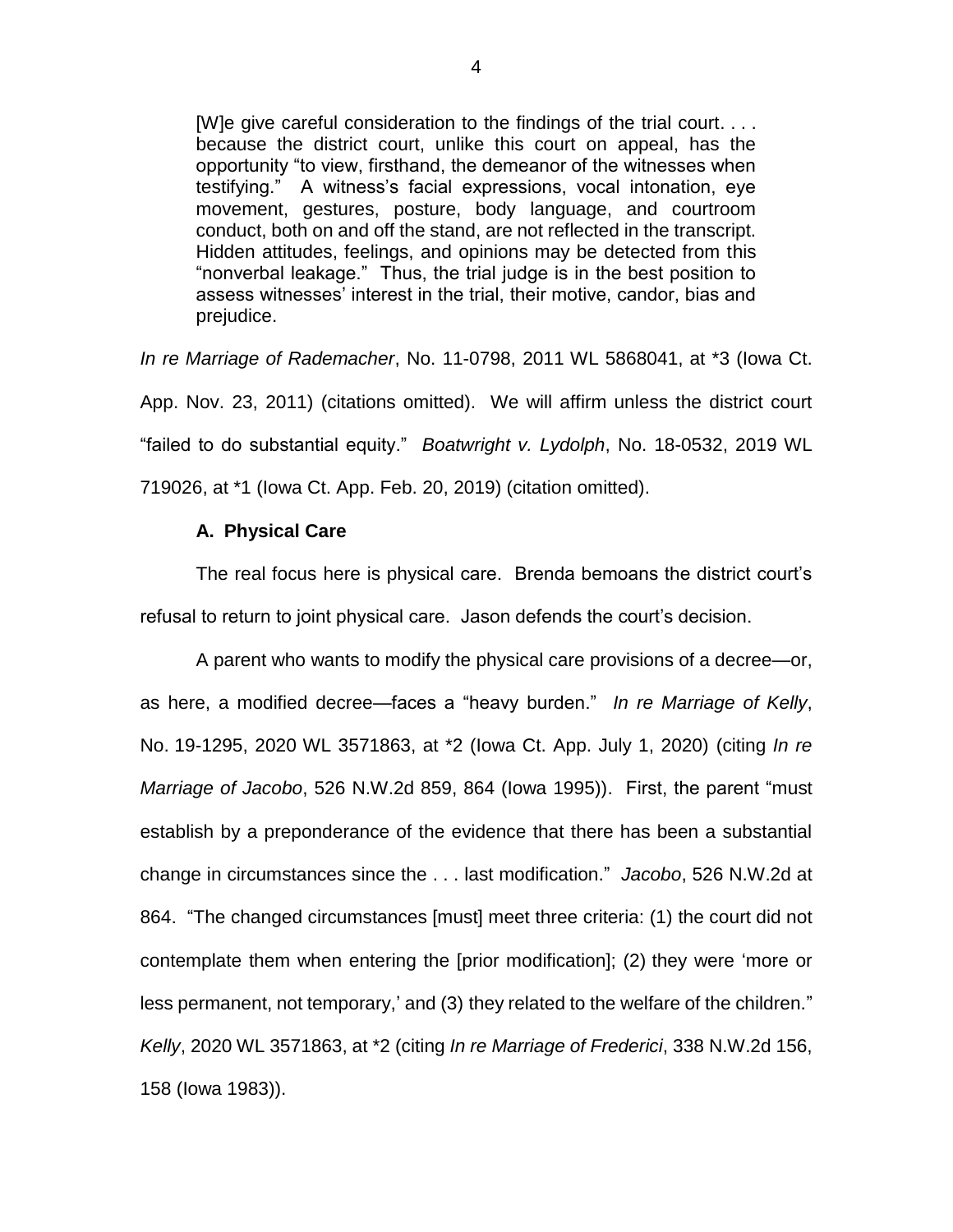If the parent crosses this first hurdle, they still face a second. The nature of this second challenge depends on the relief sought. If the parent seeks to (1) "wrest physical care from" the other parent or (2) move the child out of joint physical care and into physical care with the requesting parent, the requesting parent must prove "superior parenting ability," that is, "an ability to minister more effectively to the children's well-being" than the other parent. *Id.* at \*3 (citation omitted). But if the parent is only asking to be placed on "equal footing"—if she is only asking to move the child from physical care with the other parent to joint physical care with both parents—then the requesting parent is not required to prove superiority. *Id.* Instead, the parent must only show joint physical care is in the child's best interest. *Id.*

With these principles in mind, we first consider whether Brenda proved the kind of substantial change necessary to justify a change in physical care. In her petition for modification, Brenda claimed her change of residence was the substantial change that justified modification. But Brenda had four residences in four-and-a-half years. We question whether Brenda's most recent move is "more or less permanent, not temporary."<sup>2</sup> *See Frederici*, 338 N.W.2d at 158 ("The changed circumstances must not have been contemplated by the court when the decree was entered, and they must be more or less permanent, not temporary.").

 $\overline{a}$ 

<sup>&</sup>lt;sup>2</sup> We also question whether or not it was a change "not  $\dots$  contemplated by the court" during the last modification proceeding. *See Frederici*, 338 N.W.2d at 158. After the prior modification decree was entered, Brenda filed a motion to amend or enlarge under Iowa Rule of Civil Procedure 1.904. Her motion requested, among other things, that the court would "determine that, should she relocate to within 30 air miles of Waterloo, Iowa, the shared care arrangement will resume." That is essentially the same argument she is making in this second modification action.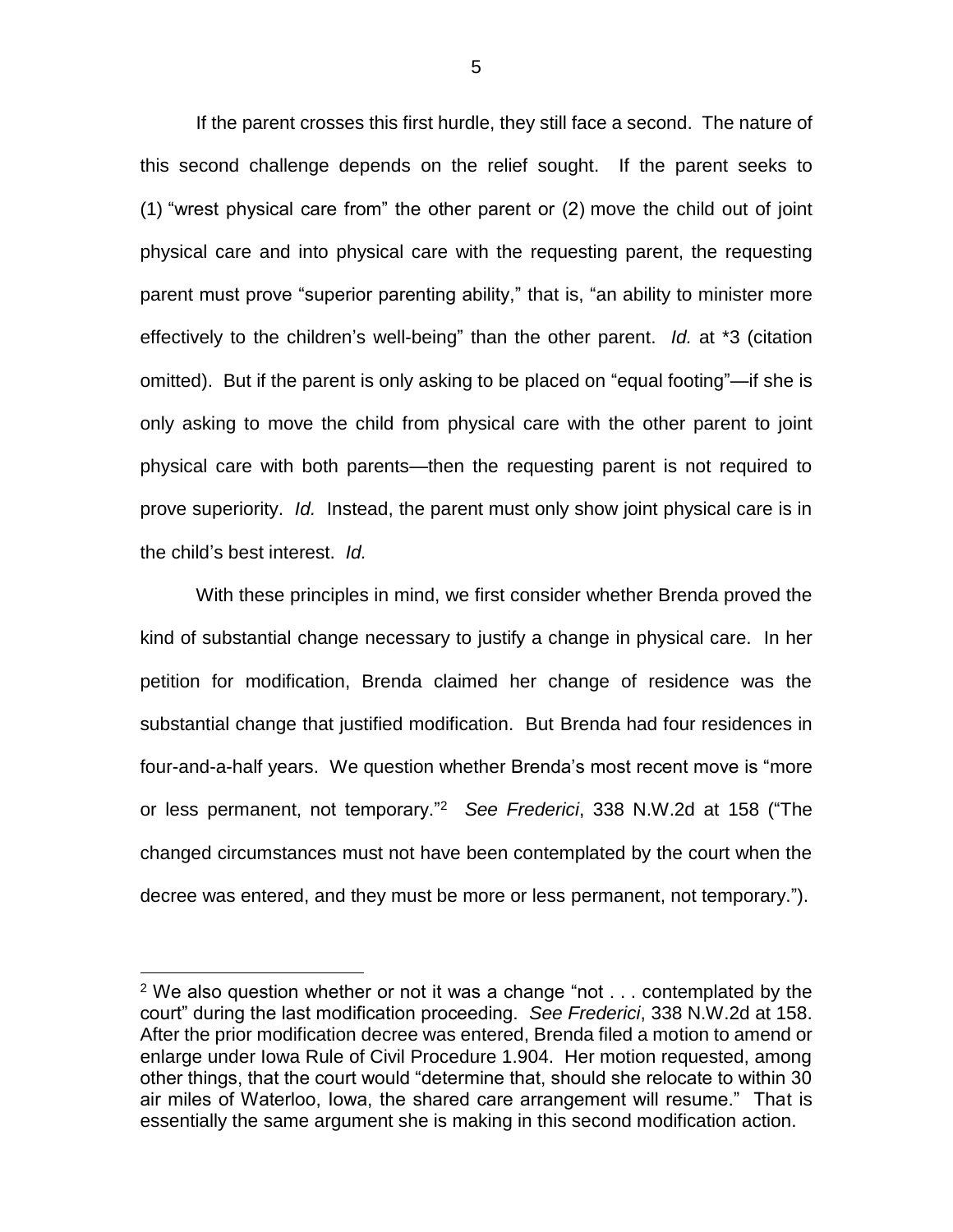Even assuming Brenda has shown the requisite change in circumstances, however, we do not believe she proved joint physical care is in L.T.'s best interest. *See Kelly*, 2020 WL 3571863, at \*3.

Iowa Code section 598.1(4) (2019) defines joint physical care as an arrangement in which "both parents have rights and responsibilities toward the child including but not limited to shared parenting time with the child, maintaining homes for the child, providing routine care for the child and under which neither parent has physical care rights superior to those of the other parent." "Joint physical care anticipates that parents will have equal, or roughly equal, residential time with the child." *In re Marriage of Hynick*, 727 N.W.2d 575, 579 (Iowa 2007). "Given the fact that neither parent has rights superior to the other with respect to the child's routine care, joint physical care also envisions shared decision making on all routine matters." *Id.*

Of course, a court should order joint physical care only if it will serve the child's best interest. *See* Iowa Code § 598.41(5)(a). And a "multitude of factors go into a determination of whether joint physical care is warranted." *In re Marriage of Geary*, No. 10-1964, 2011 WL 2112479, at \*2 (Iowa Ct. App. May 25, 2011); *see* Iowa Code § 598.41(3). "Where both parents are suitable caregivers," though, the propriety of joint physical care will usually turn on "four key considerations: (1) stability and continuity of caregiving; (2) the ability of [the parents] to communicate and show mutual respect; (3) the degree of conflict between the parents; and (4) the degree to which parents are in general agreement about their approach to daily matters." *Geary*, 2011 WL 2112479, at \*2 (citing *In re Marriage of Hansen*, 733 N.W.2d 683, 696–99 (Iowa 2007)).

6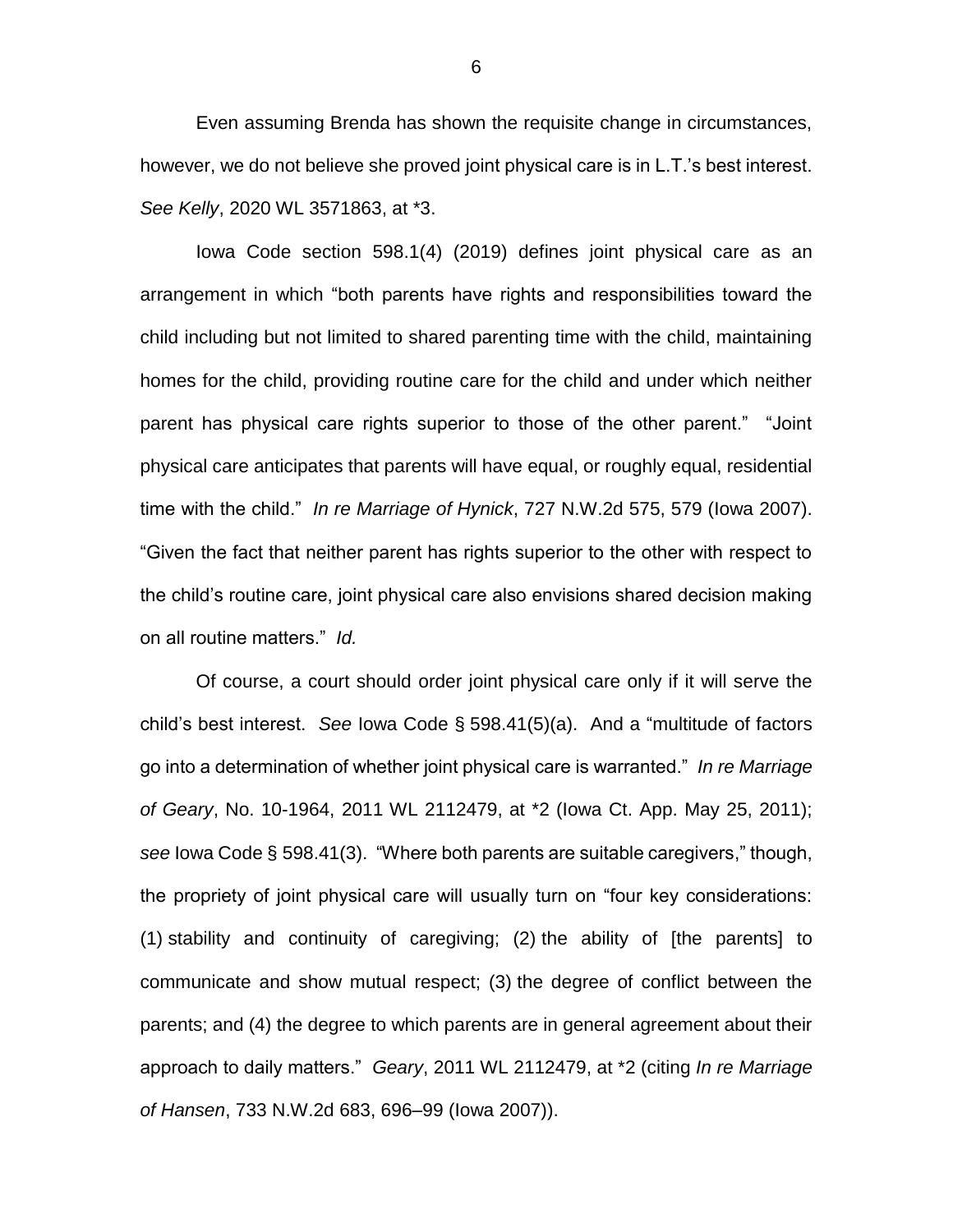Applying these factors here, we note initially that the parties lived under a joint physical care regime until the June 2019 modification order was entered. Like the district court, we believe this history is "Brenda's strongest argument for joint physical care" now.

Also like the district court, though, we believe other important considerations weigh against joint physical care. As the court observed, "Brenda's move to Iowa City . . . was the starting point to a series of events that resulted in a substantial deterioration" in Brenda and Jason's relationship. Now, "the degree of conflict between Brenda and Jason is unusually high." Their "ongoing bitterness" and "clear lack of mutual respect and trust" impedes their ability to co-parent. They "have significant problems communicating with each other," sometimes using attorneys to address parenting issues. And they fight about "the biggest and smallest" of concerns, such as:

how much deviation from the care schedule is appropriate, what therapist and type of therapy was best, whether L.T. was signed up for counseling fast enough, the cause of L.T.'s health issues, whether L.T. is overall adjusted and happy, the cause of L.T.'s sadness when she is sad, whether L.T. believes she has adequate time with Brenda, how day-care drop-offs should . . . work, how school pickups should work, how Monday dance drop-offs should work, how many goodbyes are too many, how much "windshield time" is too much, the care schedule for L.T.'s birthday, whether a mid-week visitation is appropriate, how to best prepare L.T. to be an independent person, how much L.T. needs a routine, what hospital L.T. should go to when a medical issue arises, whether L.T. should wear a headband for a school picture, whether a headband change should have been communicated beforehand, and where each parent should sit at a sporting event.

Even so, Brenda urges that *In re Marriage of Orte*, 389 N.W.2d 373 (Iowa 1986) weighs in favor of joint physical care so that L.T. can live with L.B. In *Orte*, the court "expressed a strong interest in keeping children of broken homes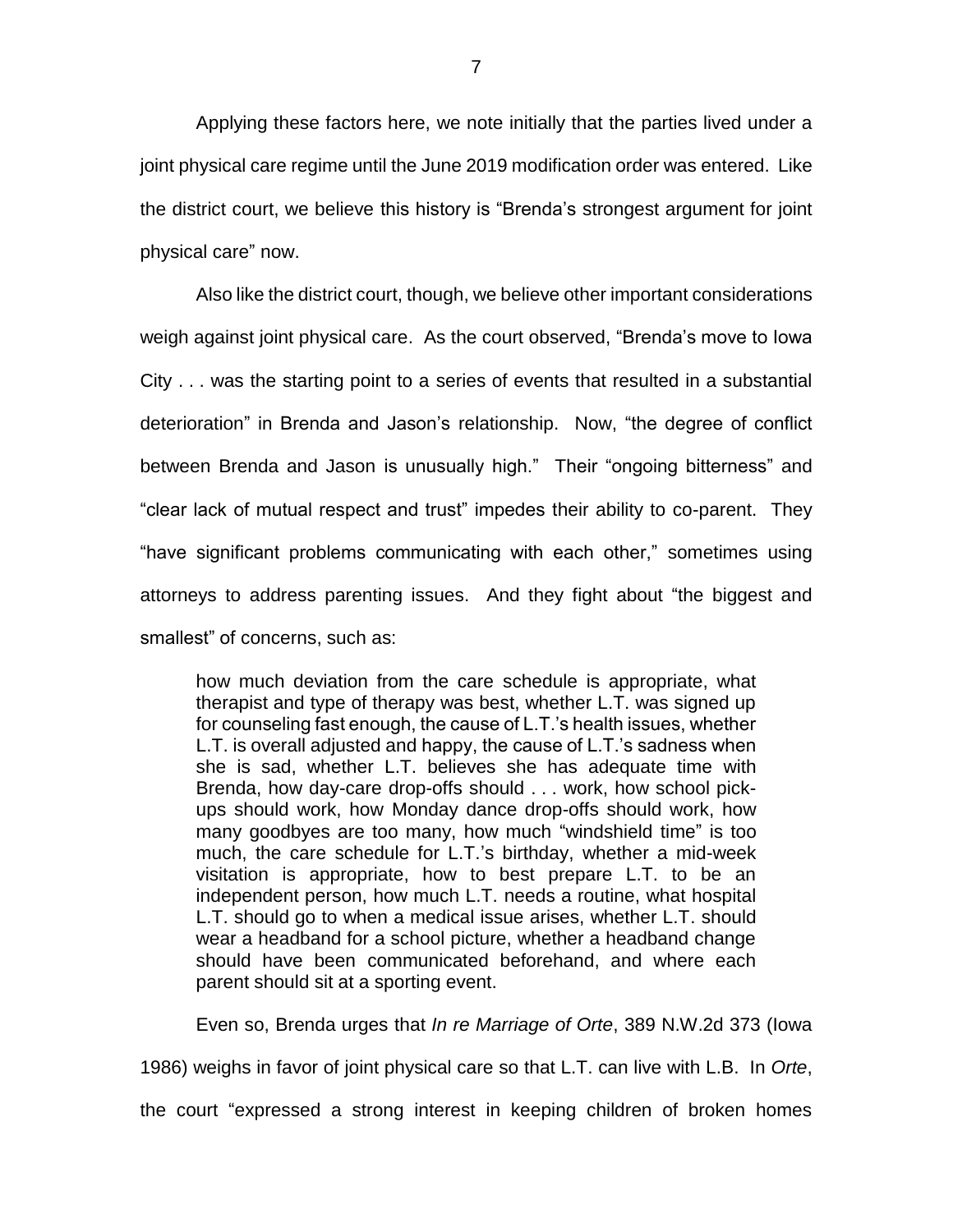together." 389 N.W.2d at 374 (noting that "these general principles should govern awards of physical care in cases of half siblings as well as others"). And, indeed, a joint physical care arrangement may provide additional opportunities for contact between L.B. and L.T. Even so, the existence of a half-sibling does not automatically make joint physical care appropriate. Even with a half-sibling involved, we have declined to order joint physical care when other circumstances showed it was not in a child's best interest. *See, e.g.*, *In re Marriage of Luethje*, No. 19-0768, 2020 WL 375946, at \*4–5 (Iowa Ct. App. Jan. 23, 2020); *see also Orte*, 389 N.W.2d at 374 (noting the court may "depart from this general rule" when doing so "may better promote the long-range interests of children" (citation omitted)). And in this case, we agree with the district court that joint physical care is not in L.T.'s best interest because of the high degree of conflict between the parents, their problems with communication, their lack of mutual respect and trust, and their inability to agree on so many things.

Although joint physical care once worked for this family, it is no longer consistent with L.T.'s best interest. We decline to order it.

#### **B. Visitation**

As an alternative to joint physical care, Brenda asks this court to grant her midweek overnight visitations. In reviewing Brenda's request, we recognize "the reasonable discretion of the trial court to modify visitation rights." *In re Marriage of Salmon*, 519 N.W.2d 94, 95 (Iowa Ct. App. 1994). We "will not disturb its decision unless the record fairly shows it has failed to do equity." *Id.*

Under the June 2019 decree, Brenda had no midweek visitation. In the present action, the district court modified the June 2019 decree by giving Brenda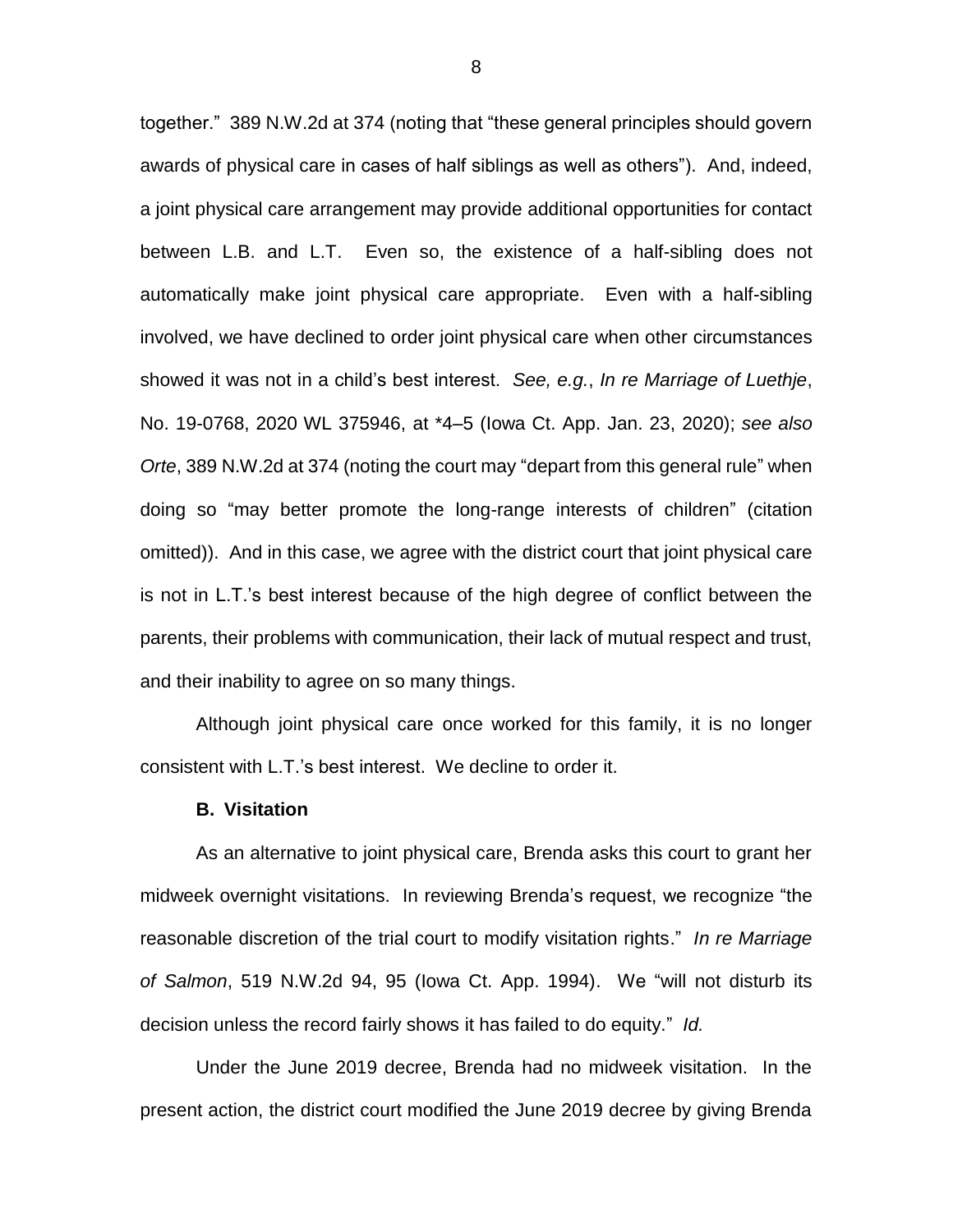visitation on Wednesday nights until 7:30 p.m. Also, because Brenda takes L.B. to the same daycare L.T. attends, Brenda gets to see L.T. every school day.

Unsatisfied, Brenda asks us to further expand her visitation by adding a midweek overnight. But we believe the district court chose an appropriate balance between (1) allowing L.T. to spend time with Brenda and L.B. during the week and (2) avoiding excessive disruption of L.T.'s weekly schedule. Because the district court did not fail to do equity, we decline to disturb its decision. *See Salmon*, 519 N.W.2d at 95; *In re Marriage of Gulsvig*, 498 N.W.2d 725, 727 (Iowa 1993) (rejecting request for midweek visitation rights); *In re Marriage of Ertmann*, 376 N.W.2d 918, 922 (Iowa Ct. App. 1985) (ordering Wednesday evening visitations from 4:30 p.m. until 8:30 p.m.); *In re Marriage of Fish*, 350 N.W.2d 226, 230–31 (Iowa Ct. App. 1984) (rejecting midweek visitation as it would "involve excessive shifting of the child between parents and could impair the child's sense of stability"); *see also In re Marriage of Sheriff*, No. 14-1410, 2015 WL 4646493, at \*2 (Iowa Ct. App. Aug. 5, 2015) ("Further, there is no independent requirement for midweek visitation.").

Brenda also suggests we should reduce her summer visitation and, in return, provide additional visitation during the week. But her appellate brief does not state what specific parts of her summer visitation should be reduced. And, other than requesting a midweek overnight visit, her brief does not specify how her visitation during the week should be expanded. As explained, though, we believe the district court appropriately decided on a midweek evening visit rather than an overnight. And, viewed as a whole, we believe the visitation now available to Brenda is "liberal" and provides "the child the opportunity for the maximum

9